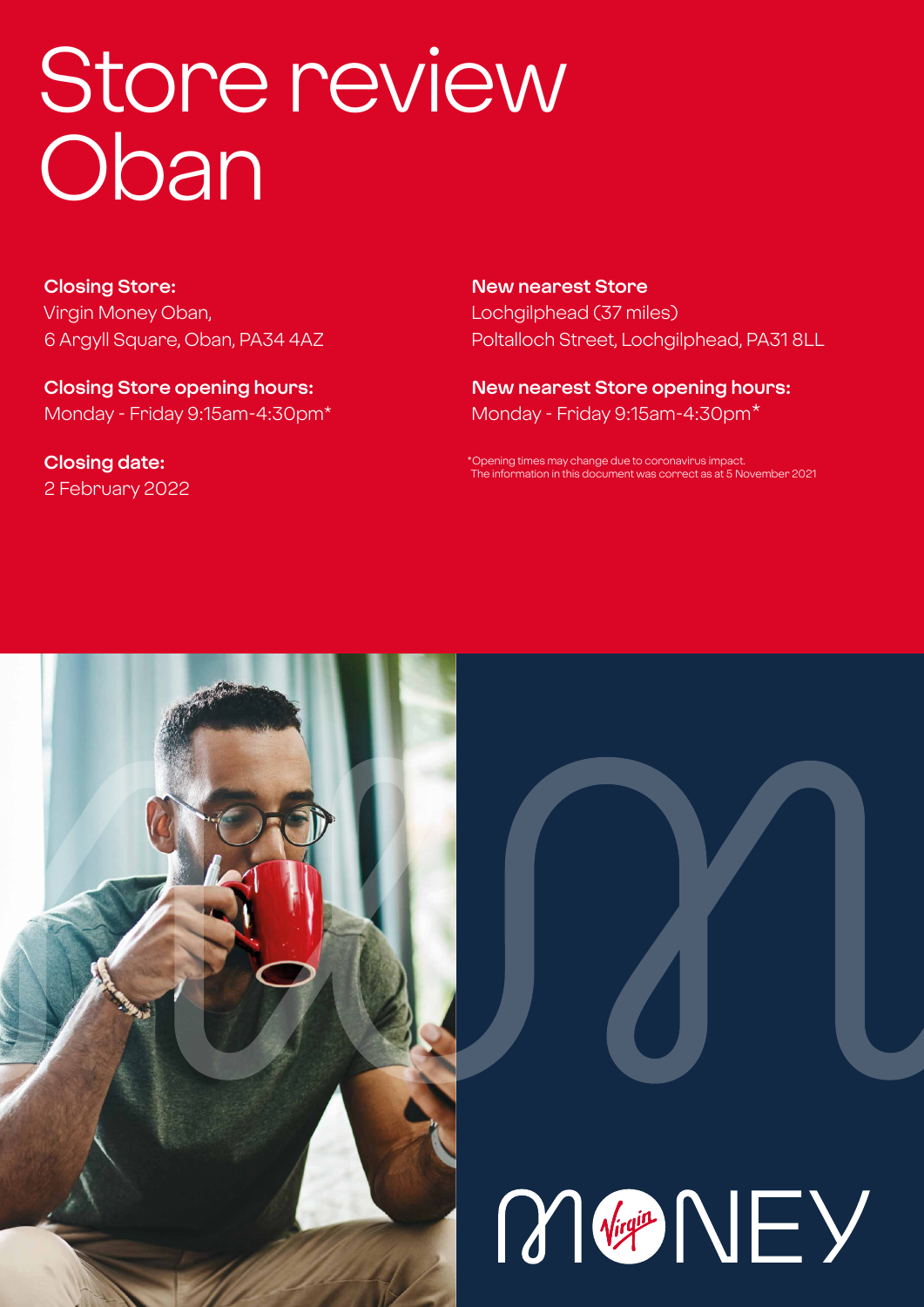# Summary of discussions

This Store review shares the outcome of discussions following the closure announcement for Oban Store. It also contains our contact information if you have any questions or need help before or after the Store closes.

Since the closure announcement, we've been speaking to customers and local stakeholders to find out how we can limit the effects of this closure as much as possible. This has included reaching out to vulnerable and potentially vulnerable customers to offer additional support.

### Why we're closing your Store

More and more customers are taking advantage of our digital services and only visiting Stores when they want to discuss a significant life event. Between April 2019 and July 2021 we've seen digital registrations increase from 48.7% to 57.6% across our personal customers, and daily internet banking and mobile app logins are up 66%.

It's important to balance investment in digital services with making sure our Store network continues to meet the needs of our customers. This means that we've made the difficult decision to close a number of Stores.

This decision has been reached after considerable thought and analysis which includes input from local management.

Our Stores will continue to be a really important part of what we do and we've recently refreshed and revitalised them now that we're one Virgin Money brand.

### Just so you know

When we announced the Oban Store was closing, we published an impact assessment. This provided more information on why we made the decision and ways in which customers could continue to make the most of our banking services. Head to **virginmoney. com/store-closures** or ask in Store to find out more.

# Feedback from customers and local stakeholders

### Customer feedback

Some customers have raised concerns over the closure of the Store and we have received a total of 0.06% complaints on the closure per customers mailed. We've been speaking to them about their personal circumstances and providing information on ways to continue to bank with us. We're confident that the transfer of accounts to the new Store will be smooth and there are alternative ways to bank with us locally or by using our digital services. These include:

- > Should a customer wish to use a Store for general advice or to discuss a product, Lochgilphead Store is 37 miles away and there are a further 3 Stores within 80 miles.
- > There are other ATMs in the area that are free to use.
- > Our mobile, internet and telephone banking facilities allow customers to do most day-to-day tasks, like balance checks, viewing transactions, transferring money between accounts, paying bills and cancelling / amending regular payments. Customers can even pay in a cheque on the go.
- > Customers are also able to use our mobile app to make external payments in a number of different ways and we're continuing to make our digital banking services bigger and better.
- > The local full service Post Office is located nearby on Lochside Street and provides personal and business customers with an alternative way to do their day-to-day banking transactions, such as cash withdrawals and paying in cash and cheques. Head to **www.postoffice.co.uk/branch-finder** to find other Post Office locations.
- > Customers can get all the information about our products and services, or raise any concerns by calling us on **0800 121 7365**. Our opening times are 7am to 9pm Monday to Saturday and 10am to 5pm on Sundays.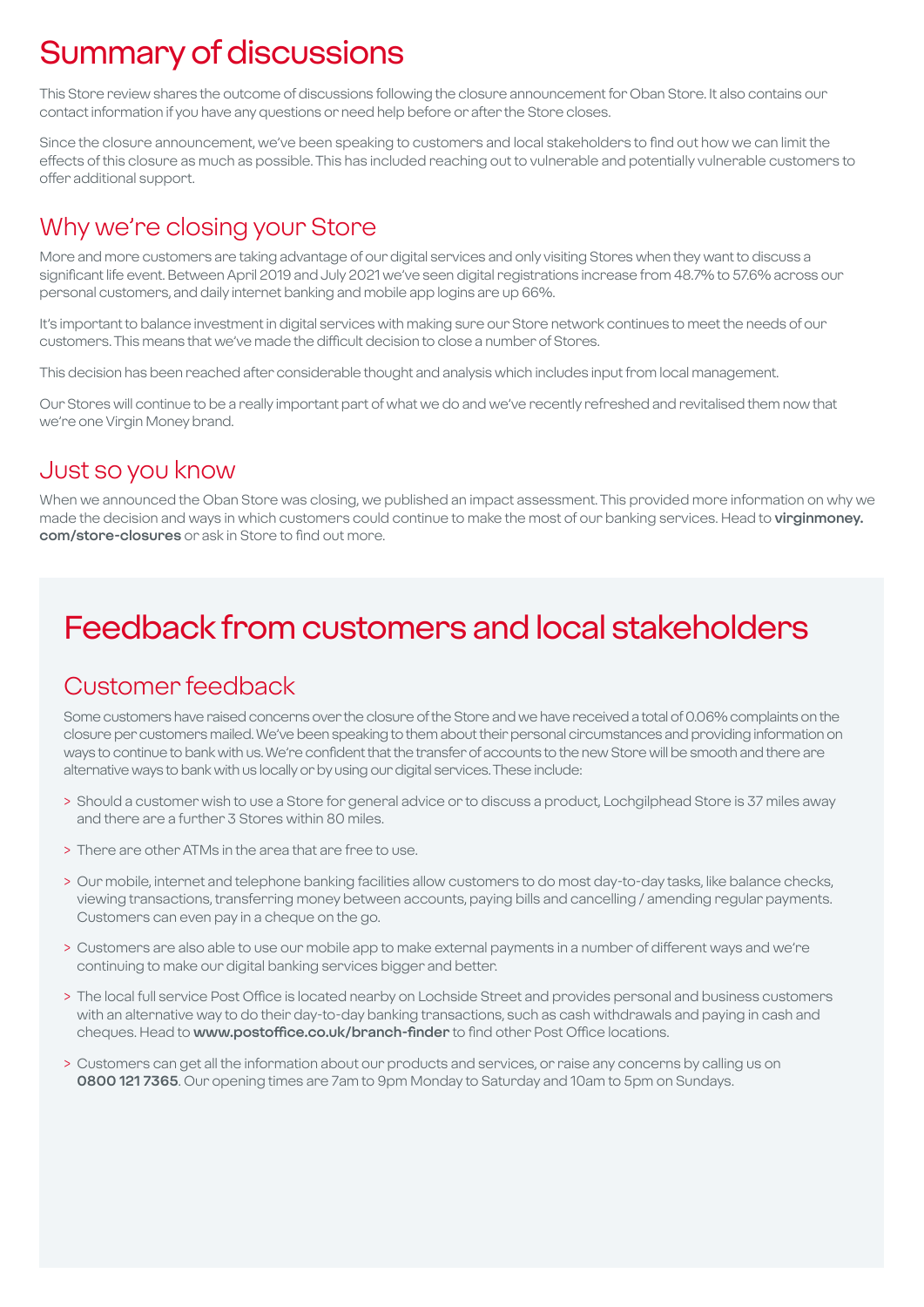### Stakeholder & community feedback

Donald Cameron MSP, Jamie Halcro-Johnston MSP, and Edward Mountain MSP (Conservative Highlands and Islands Region) have written a joint letter to David Duffy complaining the distances to the next nearest Virgin Money Stores are too far to travel and that the Bank should treat remote towns differently when it comes to closures.

Our Store Manger has visited the local Post Office which is situated within Tesco. This is a busy Post Office and discussions have been held around managing the increase in our customers using the Post Office. Regular meetings are planned over the coming weeks to ensure a smooth transition for local face to face Post Office banking for our customers. This Post Office also offers disabled access.

We did plan to also contact the local Library regarding support groups based there, but the Library remains closed due to Covid.

# Engagement with customers and local stakeholders

| <b>Stakeholders</b>        | <b>Engagement activities</b>      | <b>Additional notes</b>                                                                                                                                                                                                                                                                                                                                                |
|----------------------------|-----------------------------------|------------------------------------------------------------------------------------------------------------------------------------------------------------------------------------------------------------------------------------------------------------------------------------------------------------------------------------------------------------------------|
| <b>Customers</b>           | Store posters and leaflets        | Live from 30 September 2021.                                                                                                                                                                                                                                                                                                                                           |
|                            | Closure details on our<br>website | Available at virginmoney.com/store-closures                                                                                                                                                                                                                                                                                                                            |
|                            | <b>External media</b>             | Announcement issued to national and local media outlets.                                                                                                                                                                                                                                                                                                               |
|                            | <b>Direct mailing</b>             | A letter, 24-hour banking leaflet and Post Office services leaflet sent on 29<br>September 2021. This was issued to all Store customers and customers<br>regularly using the Store.                                                                                                                                                                                    |
|                            |                                   | The mailing included info on the Store closure and how to access all the<br>other ways to bank. This provided customers with a minimum 12 weeks'<br>notice in line with the UK Finance Access to Banking Standard and<br>Financial Conduct Authority (FCA) Guidance.                                                                                                   |
|                            | Customer contact                  | We're contacting known vulnerable and potentially vulnerable customers,<br>to see what we can do to support their banking needs after the closure.<br>We'll talk to them about their personal circumstances and ways we<br>can help. This may include arranging a meeting with the nearest Store<br>Manager or walking the route to the nearest Post Office with them. |
|                            |                                   | All customers can attend digital banking sessions either in Store, at a local<br>library or carried out remotely when requested. The Store digital banking<br>sessions are scheduled for 15 November and 12 December 2021.                                                                                                                                             |
|                            |                                   | Corporate Structured Finance and Commercial and Private Relationship<br>Managers will talk to their customers about the closure and make sure<br>they have support in place to meet their banking requirements (e.g. we<br>may be able to set up a cash delivery service for some of our Business<br>customers).                                                       |
| Customer support<br>groups | Email                             | Email sent to local Citizens Advice Bureau on 30 September 2021.                                                                                                                                                                                                                                                                                                       |
|                            |                                   | Email sent to local Chamber of Commerce on 30 September 2021.                                                                                                                                                                                                                                                                                                          |
|                            |                                   | Email sent to Age Scotland local group, RNIB and FSB regional team on 30<br>September 2021.                                                                                                                                                                                                                                                                            |
| <b>Politicians</b>         | Email / letter                    | Email issued to local MP and MSP on 29 September 2021 and local<br>Councillors 30 September 2021.                                                                                                                                                                                                                                                                      |
| Post Office                | <b>Meetings</b>                   | Following discussions of the closure with the Post Office, they're<br>contacting the nearest three Post Office branches to each closing Store.<br>This is to make sure they're aware of the closure and supplied with extra<br>pay-in envelopes.                                                                                                                       |